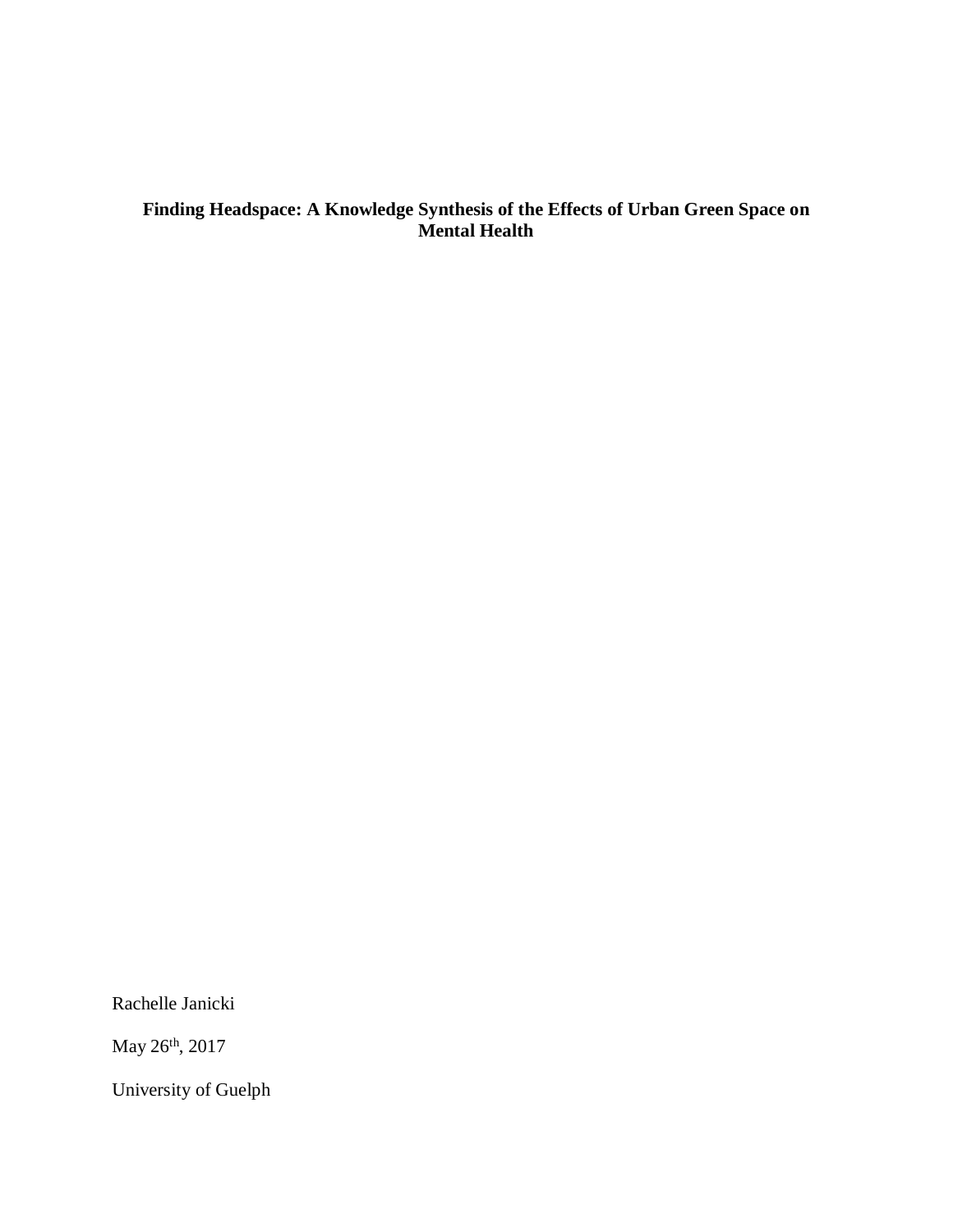# **Summary**

- Awareness of mental health as a critical component of overall well-being has grown in recent years
- One in five Canadians is diagnosed with a mental illness at some point in their lives, making mental health a priority for a productive and thriving population
- Our environment is linked to mental health outcomes, and contact with nature promotes greater mental well-being
- The number of Canadians living in urban centres is steadily increasing, with 81% of the Canadian population reporting living in an urban centre in 2011, an increase of 4% from 1991
- This migration towards urban centres means that the amount of contact Canadians have with nature is decreasing
- Urban green spaces, such as parks and community gardens, bring nature back into an urban environment
- Exposure to urban green spaces promotes various aspects of mental health and results in improved mental health outcomes
- Further research, including longitudinal studies, is needed to determine how urban green spaces can best be designed to promote mental health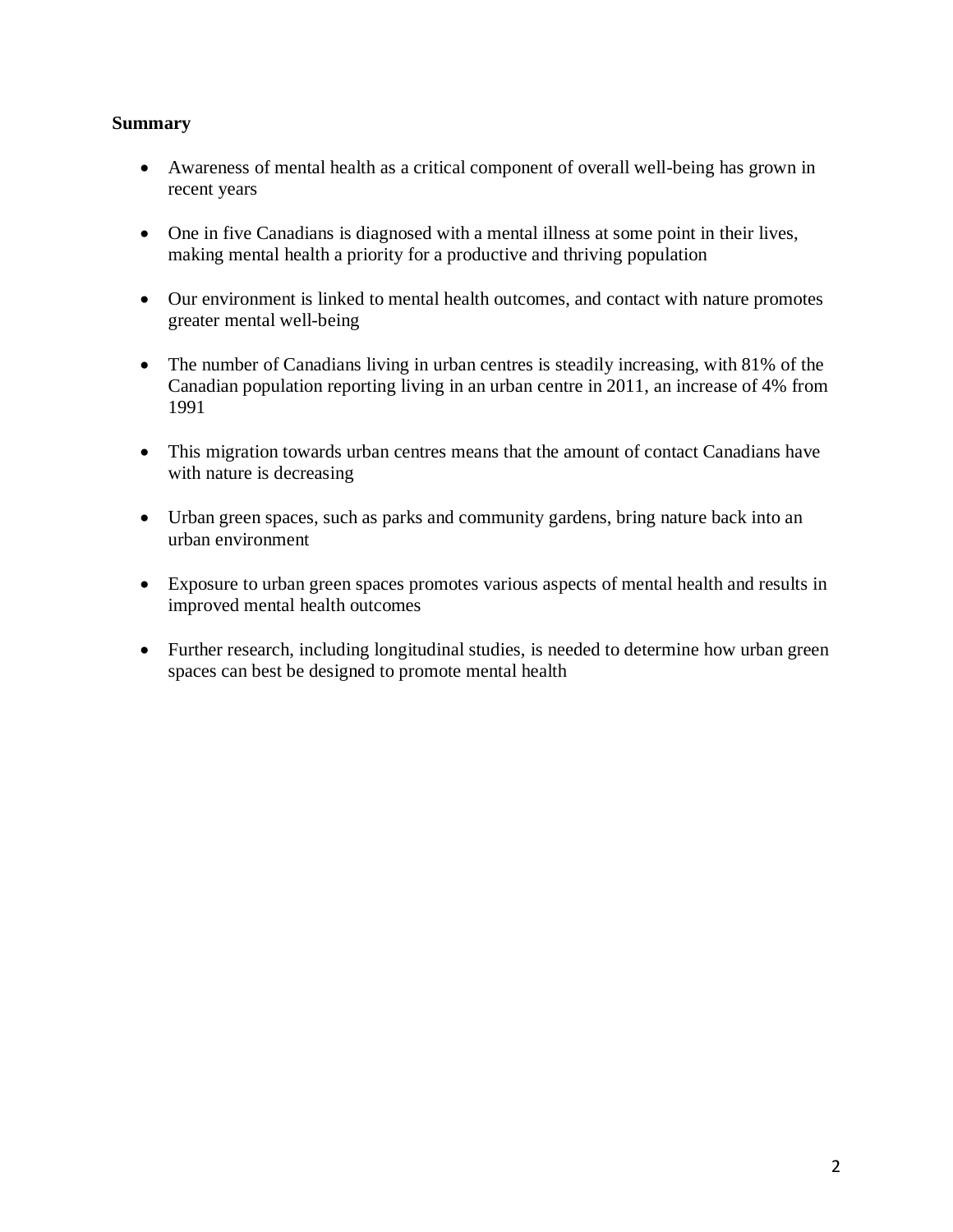# **Introduction**

Mental health is a critical, yet an often neglected component of overall well-being (1). Mental illness affects a large proportion of the Canadian population, with one in five Canadians being diagnosed with a mental illness at some point throughout their lifetime (2). As a result of increased awareness and decreasing stigma surrounding these issues, mental health and promotion strategies are beginning to rise to the forefront of the public consciousness and demand policy intervention.

Interventions traditionally employed to improve mental health outcomes include counselling, pharmaceutical treatment, and seeking social support (2). Furthermore, our environment and physical surroundings also influence mental health (1). Nature and natural settings have been previously associated with improved mental health, and may present another strategy by which to protect and promote the mental health of populations (3).

Urban green space is defined as areas dedicated to nature found within communities. Green space may take the form of parks, community gardens, and cemeteries, as long as the area is at least partly covered by vegetation (4). Green space has been previously found to provide mental restoration benefits by decreasing mental fatigue, depression, anxiety, and stress (5). However, green space is traditionally lacking in cities, and urban centres continue to expand with previous green space allocated towards new developments.

Urban living is also on the rise, with 81% of Canadians now living in urban areas (6). As more Canadians dwell in urban environments it is important to understand the connection between urban green space and mental health. As such, this knowledge synthesis explores how green space within urban centres, or a lack thereof, affects the mental health status of Canadian urban residents.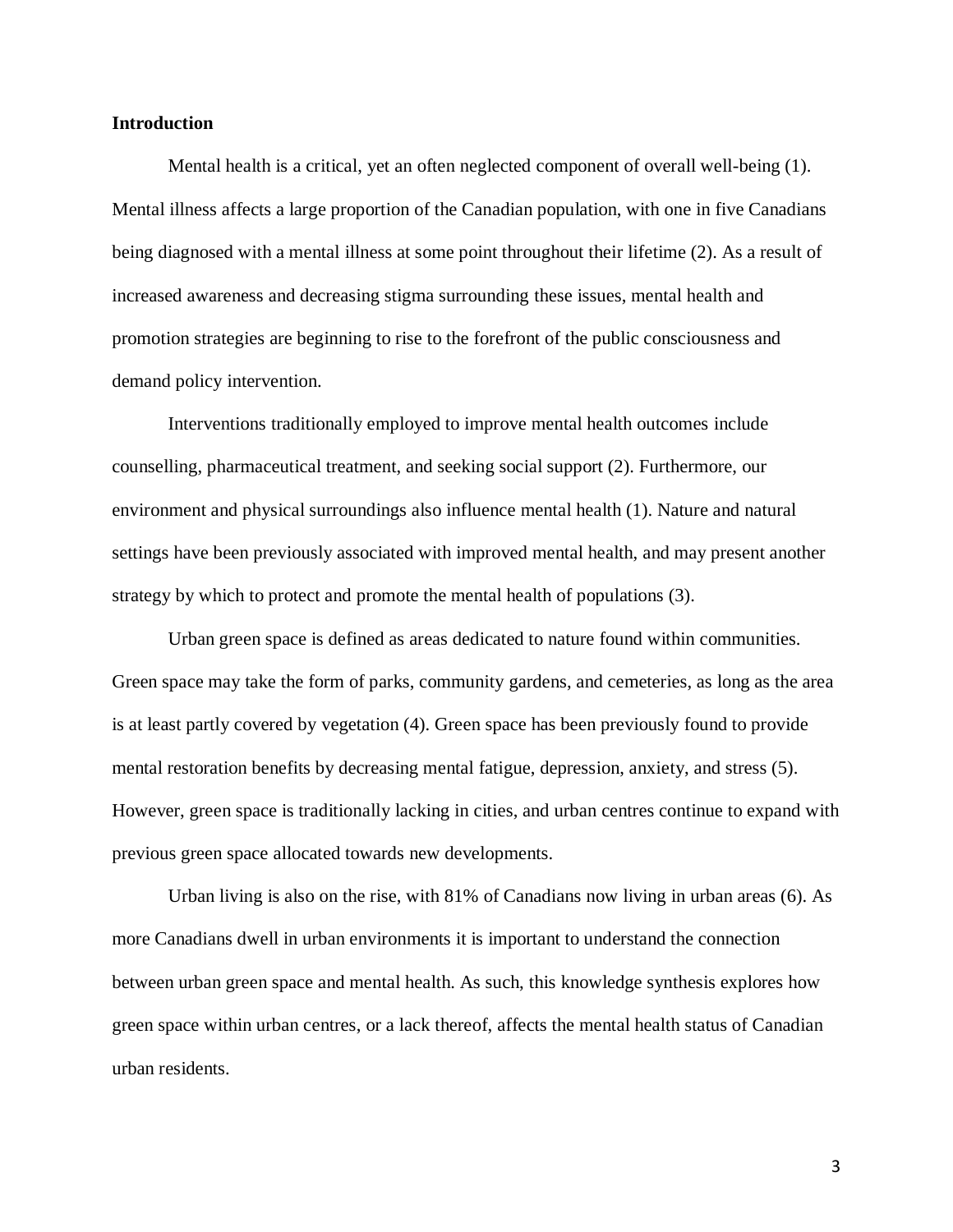# **Methods**

The databases employed in this literature search were Google Scholar, Primo, and PsycINFO. To be included, only peer-reviewed literature that was published in English was chosen. Furthermore, articles must have been published in 2010 or later, to ascertain relevance of the information contained to the present day. The key search terms "green space", "mental health", "depression", "anxiety", "stress", "well-being", and "neighbourhood environment" were used in various combinations to search the above databases for appropriate articles. The abstracts of articles obtained were screened for relevance to this knowledge synthesis. Articles were included only if they reported at least one outcome measure pertaining to mental health, such as anxiety/mood disorder treatment counts. The references of all articles selected for review were also checked to determine if any of the studies cited would be of relevance to this search.

# **Results and Discussion**

# *Mental Health Benefits of Green Space*

The benefits of green space on mental health outcomes are many-fold. Access to urban green space has been significantly associated with decreased mental fatigue and reduced stress, as well as promoting greater self-reported mental health (7, 8, 9). Furthermore, even after controlling for multiple potential confounding factors that may influence mental health, such as age, gender, marital status, and socioeconomic status, living in areas with higher levels of neighbourhood green space remained associated with lower levels of depression, anxiety, and stress (7).

The presence of a high amount of green space around an individual's home has also been found to moderate the potential negative effects of stressful life events (8). Green spaces were also found to help individuals manage stress in a study by Stigsdotter and colleagues (2010),

4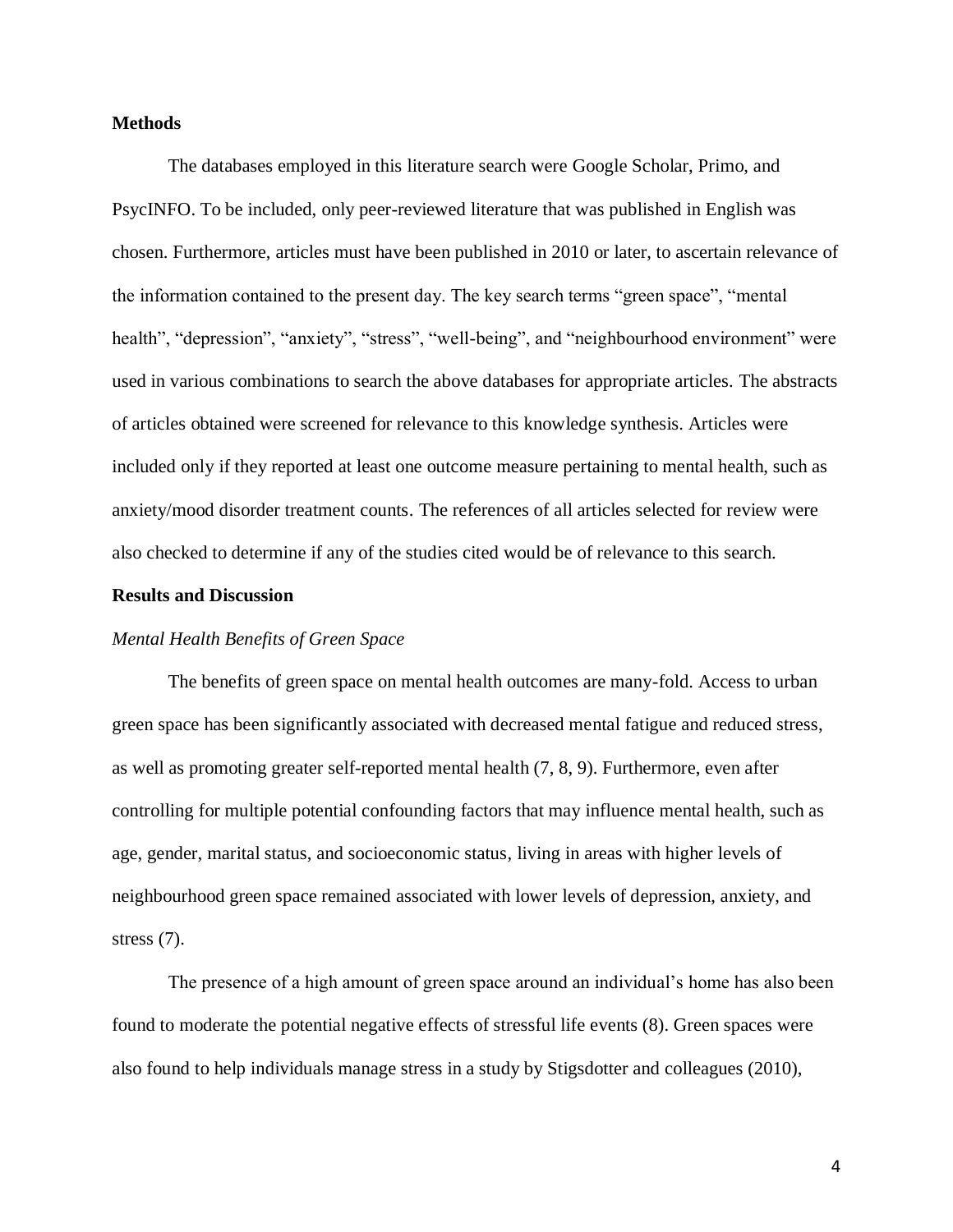whose results showed that study participants living more than one kilometre away from the nearest green space were 1.42 times more likely to report experiencing stress than participants with the nearest green space located within 300 metres of their homes (10). Furthermore, residents of neighbourhoods with green spaces rated as medium or high quality were two times more likely to report good mental health as opposed to those living in neighbourhoods with low quality green spaces (11). As a whole, these findings indicate that the presence of urban green spaces heavily influenced mental health outcomes of individuals within these communities, and that green spaces exert protective effects on various aspects of mental health.

Results of a cohort study that took place over five years lends support to the idea that greater amounts of urban green space lead to improved mental health. Alcock and colleagues (2014) conducted a study in which participants' mental health baseline levels were recorded, then any changes tracked after a move to a neighbourhood with either increased or decreased amounts of green space. Participants who moved to neighbourhoods with higher proportions of green space saw their self-reported mental health steadily improve for the three years after their move (12). In contrast, participants who moved to neighbourhoods with lower proportions of green space self-reported decreased mental health the year after the move had occurred, with mental health returning to baseline pre-move levels by two years after their move (12). These findings point to the presence of neighbourhood green space as providing sustainable mental health benefits, while decreased neighbourhood green space has a temporary negative effect on mental health.

# *Physical Activity and Green Space*

While physical activity on its own provides mental health benefits (13), physical activity performed in green space may result in a synergistic relationship and provide increased mental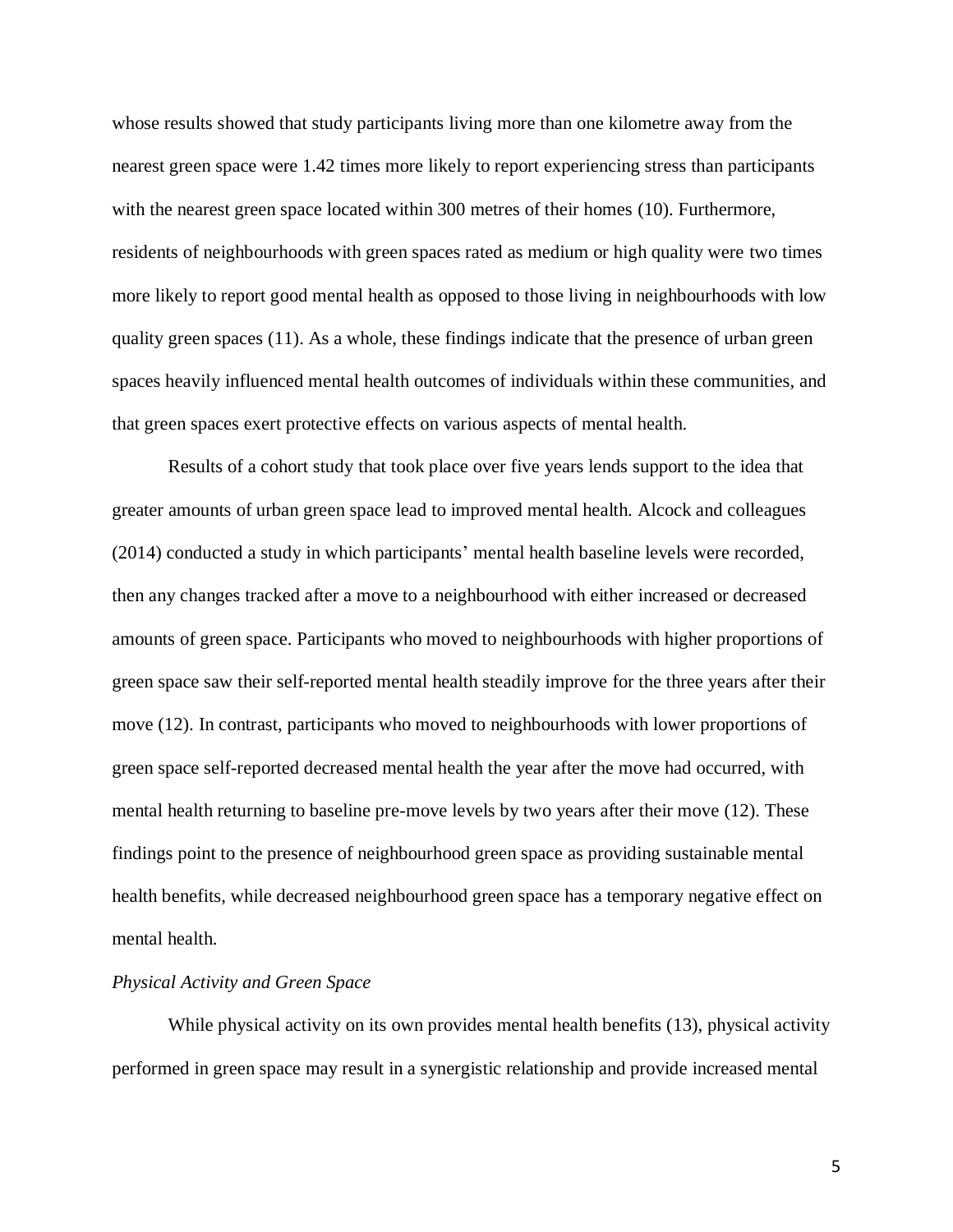health benefits compared with physical activity alone (14, 15). Using the Kessler Psychological Distress Scale as an outcome measure of mental health, those who participated in physical activity in green spaces saw improved mental health (14). This finding was further supported by another study, which found that the odds of poor mental health were 0.557 times lower among individuals who participated in physical activity in green space compared to individuals who performed physical activity in non-green spaces, such as a fitness centre (15).

Availability of green space in a neighbourhood was also found to increase the likelihood of residents being physically active on a regular basis (14). Resident levels of physical activity were found to increase when more green space was made available, thus indirectly promoting mental health (16). The link between physical and mental health is clear, and the above findings demonstrate how an individual's environment influences both of these health outcomes.

# *Presence vs. Use of Green Space*

Does urban green space still benefit community residents if they do not actively use it? Nutsford and colleagues (2013) classified urban green space into two categories, one being "total green space" and the other being "useable green space". "Total green space" referred to the entirety of green space within a defined neighbourhood, whether public or private land, whereas "useable green space" referred to space that all community members would have access to, such as public parks and sports fields. The benefits of green space on mental health as measured by anxiety/mood disorder treatment counts were found to be present with both total and useable green space (19). Therefore, the simple presence of green space in an urban setting, regardless of whether neighbourhood residents actually participated in activities in the available green spaces or not, resulted in improved mental health outcomes (11, 19). Furthermore, regardless of any individual-level factors that contribute to mental health, neighbourhoods with the highest amount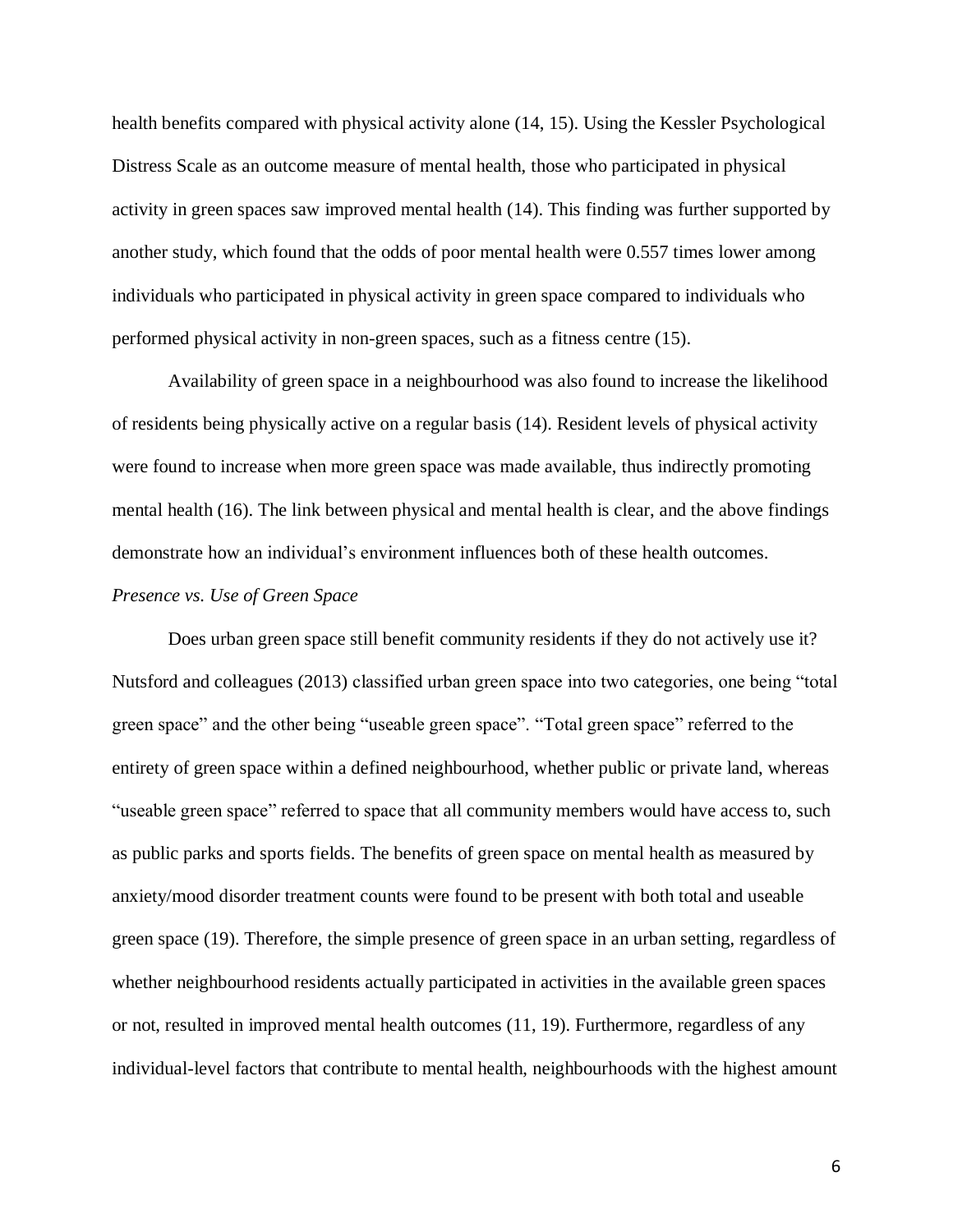of green space were the same neighbourhoods in which the lowest risk of poor mental health was found (16, 17, 18).

# *Proximity of Green Space*

Another factor to consider in examining the relationship between mental health and urban green space is the location of said green space. If green space is located closer to one's home, community members are more likely to access it on a regular basis and reap greater benefits from it. Results from Nutsford and colleagues (2013) indicate that the greater proximity of green space to one's primary residence, the greater the impact on mental health. This study found a significant decrease of three percent in anxiety/mood disorder treatment counts for every 100 metre decrease in distance of participant's primary residence to the closest publically accessible green space (19). By conducting a cross-sectional study that mapped the percentages of green space in a one kilometre and three kilometre radius around study participant's homes, Van der Berg and colleagues (2010) found that participants with greater amounts of green space within a three kilometre radius of their home were found to be less impacted by negative life events than participants with lesser amounts of green space within the same radius of their homes (8).

# *Attributes of Green Spaces*

When seeking urban green space, certain attributes of a space make it appear more or less desirable to potential users. A study conducted in Sweden surveyed participants about their preferences for green spaces by describing green spaces in eight different dimensions and seeing which dimensions participants most preferred. The qualities of "refuge" and "nature" were found to be the two most highly rated qualities as they best promoted a restorative environment (9). Another study conducted by Annerstedt and colleagues (2012) found that "serene" and "spacious" were selected by study participants as the most desirable aspects of green spaces from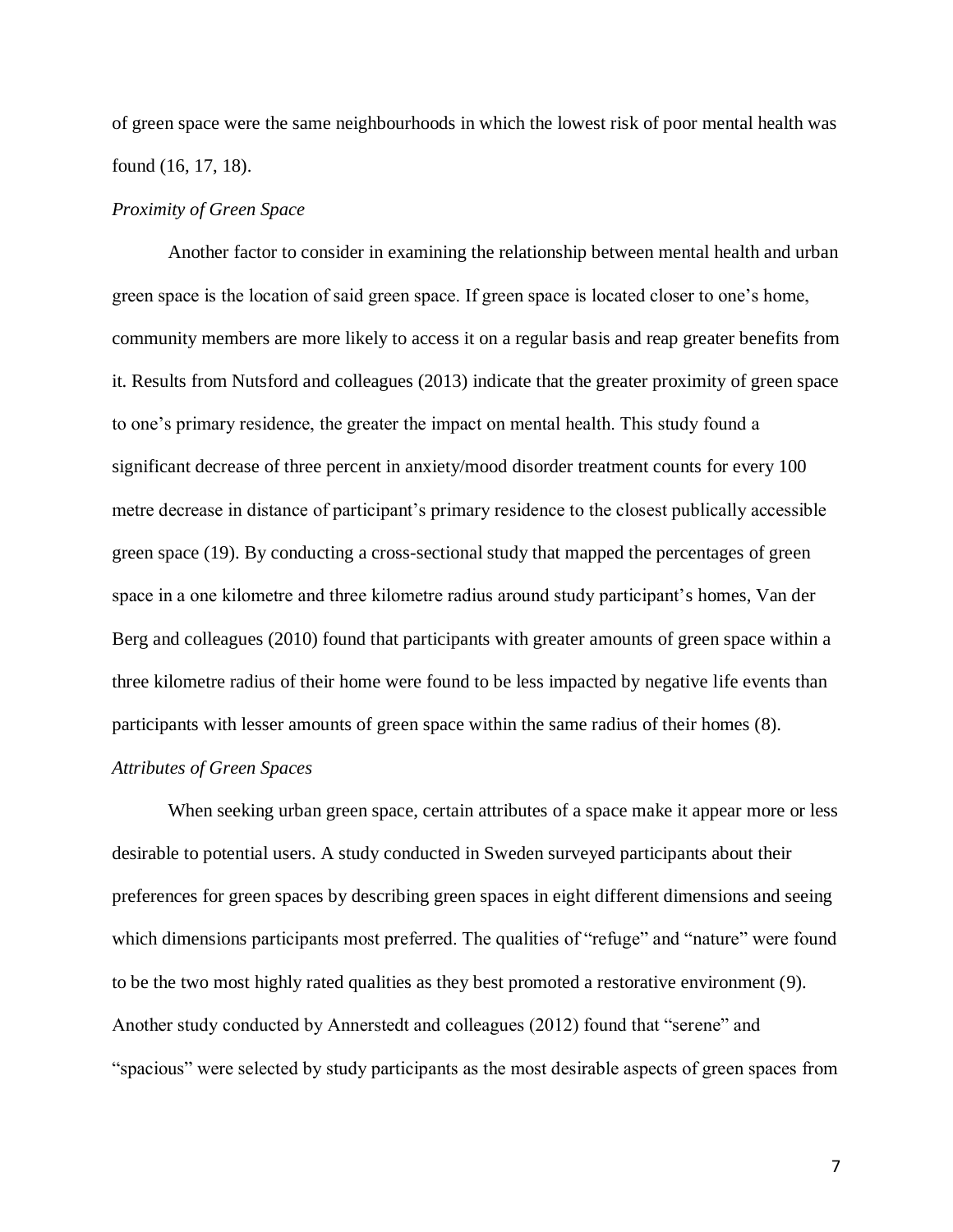the list of qualities given (20). A qualitative survey of green space users in the UK found that the primary motivations for accessing green spaces were relaxation, experiencing positive emotions, and spiritual well-being, lending support to the results of the above studies (21).

In light of this evidence, it is clear that green spaces must be designed with their target population in mind to meet their needs and provide a high quality environment exerting the greatest influence on mental health outcomes. Furthermore, individuals reporting the greatest levels of stress are also the most heavily influenced by their surroundings. These individuals may be a logical target for green space use, as highly stressed individuals are more likely to report poor mental health (9). The above evidence suggests that the primary reasons individuals access urban green space is to escape from busy urban settings and find a peaceful space in which to relax.

# **Limitations**

Several limitations were encountered while compiling the information presented in this knowledge synthesis. One such limitation is that no consistent measure of green space exists. In some instances, the percentage of green space in a neighbourhood was calculated using Geographic Information System data, whereas in other cases information regarding green space was drawn from governmental databases. This limitation is also an issue in regards to green space quality. While multiple studies explored what users perceive as a high quality green space, no universal criteria currently exist to classify green spaces in terms of their quality. Also, the majority of studies conducted on this subject are cross-sectional in design. While cross-sectional studies are often more feasible both in terms of budget and time, they do not allow for the determination of causality due to the lack of a time component. Future research into the relationship between green space and mental health may wish to adopt a different study design in

8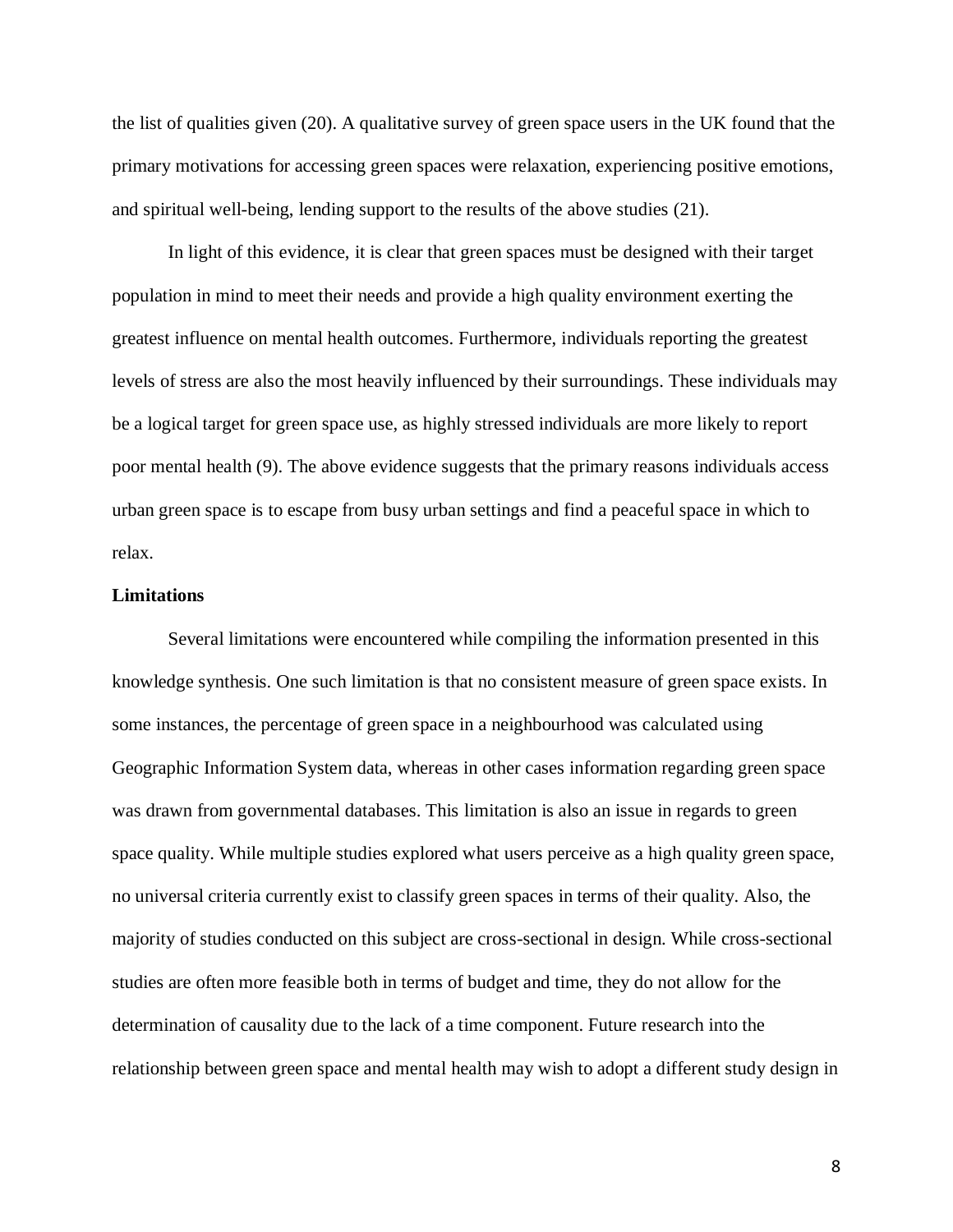order to be able to infer causality between these dimensions. Finally, there is a lack of evidence regarding green spaces and mental health implications in a Canadian context. None of the studies reported here were conducted in Canada, which may have implications for the validity of these studies to the Canadian context.

# **Conclusions**

Numerous primary research studies have found a significant association to exist between urban green space and mental health outcomes. With increased amounts of green space in urban environments, mental health outcomes consistently improve. Users of green spaces report their primary motivations for seeking out these spaces to be relaxation and tranquility, making these spaces important for more than physical activity. As urban green space is accessible to all community members, this one intervention can have far reaching effects on the larger population and provide a broad range of benefits (12, 18). In light of the evidence presented in this knowledge synthesis, the implications of both the quality and quantity of urban green space on mental health outcomes must be considered. This information is of particular relevance to city planners, who may choose to incorporate greater amounts of higher quality green spaces into their planning, as well as policy makers, who may consider enacting policy changes that mandate a certain amount of area be allocated to green space. The creation of high quality urban green spaces is a novel way to improve mental health outcomes of the Canadian population, and should continue to be considered as both urban centres and mental health issues continue to grow.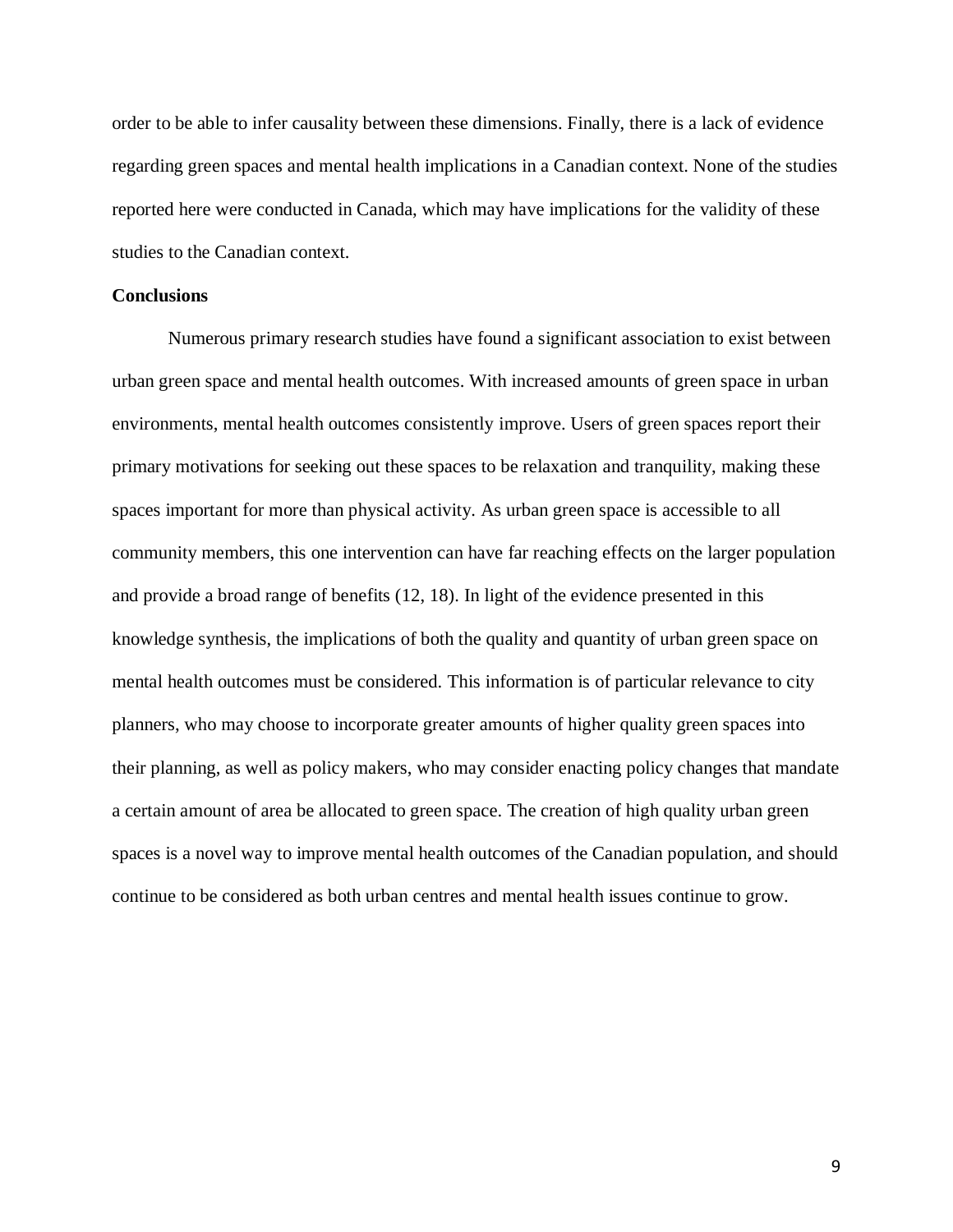# **References**

1) Mental health: strengthening our response [Internet]. World Health Organization. 2016 [cited16 March 2017]. Available from: http://www.who.int/mediacentre/factsheets/fs220/en/

2) Fast facts about mental illness [Internet]. Canadian Mental Health Association. 2016 [cited 16 March 2017]. Available from: http://www.cmha.ca/media/fast-facts-about-mentalillness/#.WM658pMrJAY

3) Maller C, Townsend M, Pryor A, Brown P, St Leger L. Healthy nature healthy people: 'contact with nature' as an upstream health promotion intervention for populations. Health Promot Int 2006;21(1):45-54.

4) What is open space/green space? [Internet]. United States Environmental Protection Agency. 2017 [cited 16 March 2017]. Available from: https://www3.epa.gov/region1/eco/uep/openspace .html

5) Maas J, Verheij RA, Groenewegen PP, de Vries S, Spreeuwenberg P. Green space, urbanity, and health: how strong is the relation? J Epidemiol Community Health 2006;60:587–592.

6) Population, urban and rural, by province and territory (Canada) [Internet]. Statistics Canada. 2011 [cited 16 March 2017]. Available from: http://www.statcan.gc.ca/tables-tableaux/sumsom/l01/cst01/demo62a-eng.htm

7) Beyer KMM, Kaltenbach A, Szabo A, Bogar S, Nieto FJ, Malecki KM. Exposure to Neighborhood Green Space and Mental Health: Evidence from the Survey of the Health of Wisconsin. Int. J. Environ. Res. Public Health 2014;11(3):3453-3472.

8) Van den Berg AE, Maas J, Verheijb RA, Groenewegen PP. Green space as a buffer between stressful life events and health. Social Science & Medicine 2010; 70(8):1203–1210.

9) Grahn P, Stigsdotter UK. The relation between perceived sensory dimensions of urban green space and stress restoration. Landscape and Urban Planning 2010; 94(3-4):264–275.

10) Stigsdotter UK, Ekholm O, Schipperijn J, Toftager M, Kamper-Jørgensen F. Health promoting outdoor environments - Associations between green space, and health, health-related quality of life and stress based on a Danish national representative survey. Scandinavian Journal of Public Health 2010; 38:411–417.

11) Francis J, Wood LJ, Knuiman M, Giles-Corti B. Quality or quantity? Exploring the relationship between Public Open Space attributes and mental health in Perth, Western Australia. Social Science & Medicine 2012; 74(10):1570–1577.

12) Alcock I, White MP, Wheeler BW, Fleming LE, Depledge MH. Longitudinal Effects on Mental Health of Moving to Greener and Less Green Urban Areas. Environmental Science & Technology 2014;48:1247−1255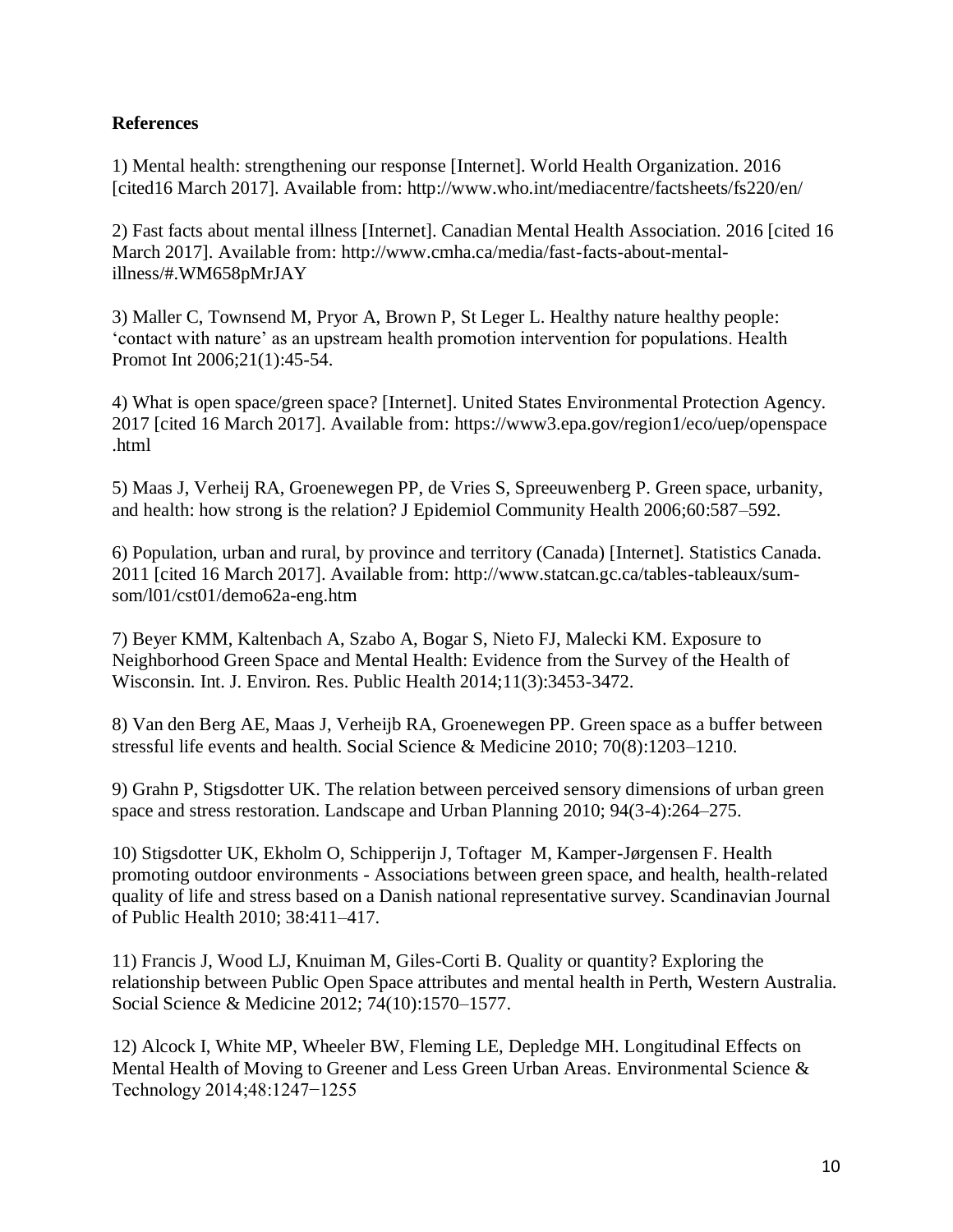13) Paluska SA, Schwenk, TL. Physical activity and mental health. Sports Medicine 2000;29(3):167–180.

14) Astell-Burta T, Feng X, Kolt GS. Mental health benefits of neighbourhood green space are stronger among physically active adults in middle-to-older age: Evidence from 260,061 Australians. Preventive Medicine 2013; 57(5):601–606.

15) Mitchell R. Is physical activity in natural environments better for mental health than physical activity in other environments? Social Science & Medicine 2013; 91:130–134.

16) Richardson EA, Pearce J, Mitchell R, Kingham S. Role of physical activity in the relationship between urban green space and health. Public Health 2013; 127(4):318–324.

17) Roe JJ, Thompson CW, Aspinall PA, Brewer MJ, Duff EI, Miller D, Mitchell R, Clow A. Green space and stress: Evidence from cortisol measures in deprived urban communities. Int. J. Environ. Res. Public Health 2013;10(9):4086-4103.

18) White MP, Alcock I, Wheeler BW, Depledge MH. Would you be happier living in a greener urban area? A Fixed-Effects Analysis of Panel Data. Psychological Science 2013;24(6):920–928.

19) Nutsford D, Pearson AL, Kingham, S. An ecological study investigating the association etween access to urban green space and mental health. Public Health 2013;127(11):1005–1011.

20) Annerstedt M, Östergren PO, Björk J, Grahn P, Skärbäck E, Währborg P. Green qualities in the neighbourhood and mental health – results from a longitudinal cohort study in Southern Sweden. BMC Public Health 2012;12:337.

21) Irvine KN, Warber SL, Devine-Wright P, Gaston KJ. Understanding Urban Green Space as a Health Resource: A Qualitative Comparison of Visit Motivation and Derived Effects among Park Users in Sheffield, UK. Int. J. Environ. Res. Public Health 2013;10(1):417-442.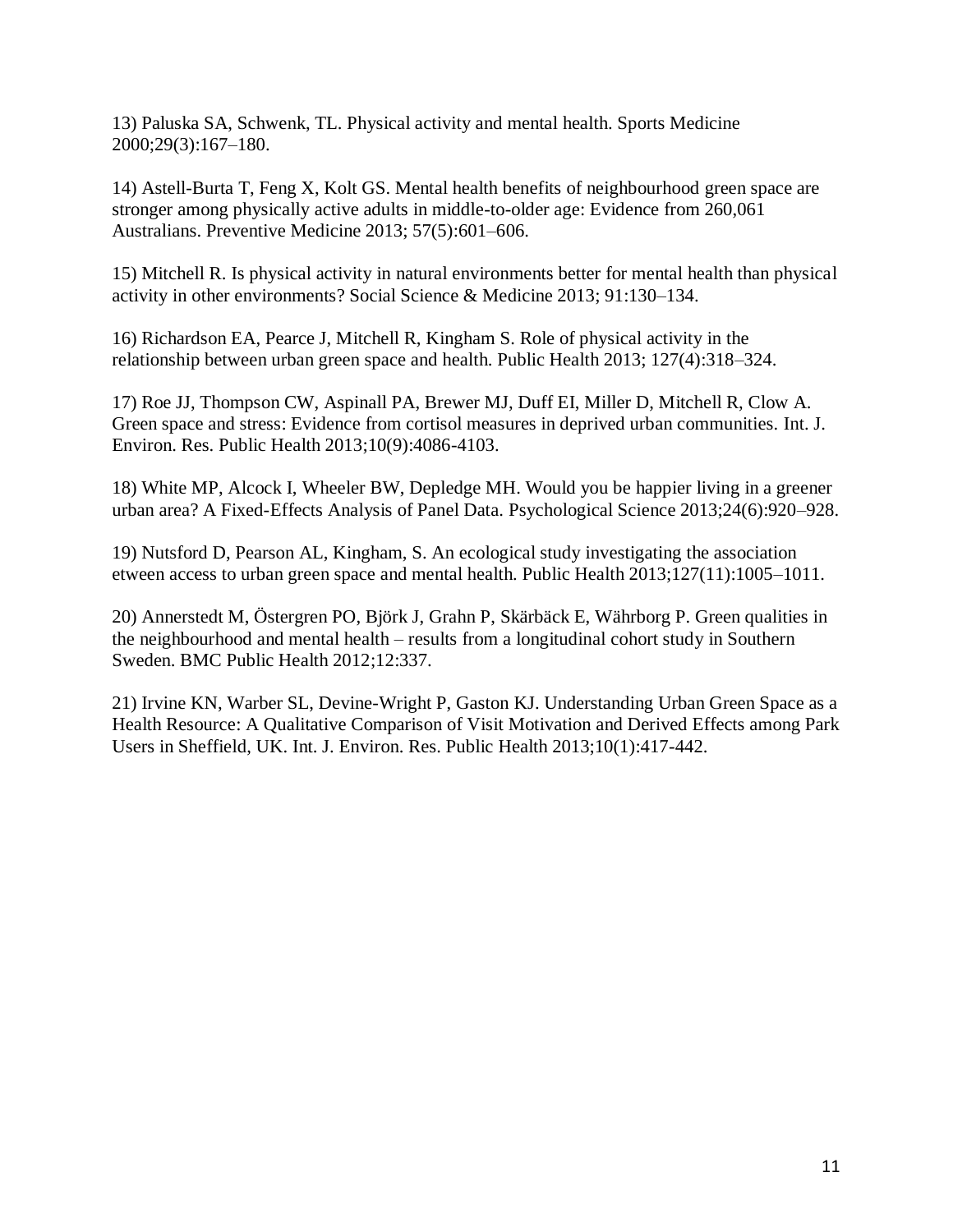# **Appendix: Article Summaries**

| <b>Reference</b>                                                                                                                                                                                                                                                         | <b>Methodology</b>                                                                                                                                                                                                                                                                                                                                                                                                                   | <b>Key Findings</b>                                                                                                                                                                                                                                                                                                                                                                                                                                                                                                                                                                                                                                                                                                       |
|--------------------------------------------------------------------------------------------------------------------------------------------------------------------------------------------------------------------------------------------------------------------------|--------------------------------------------------------------------------------------------------------------------------------------------------------------------------------------------------------------------------------------------------------------------------------------------------------------------------------------------------------------------------------------------------------------------------------------|---------------------------------------------------------------------------------------------------------------------------------------------------------------------------------------------------------------------------------------------------------------------------------------------------------------------------------------------------------------------------------------------------------------------------------------------------------------------------------------------------------------------------------------------------------------------------------------------------------------------------------------------------------------------------------------------------------------------------|
| Beyer KMM,<br>Kaltenbach A, Szabo A,<br>Bogar S, Nieto FJ,<br>Malecki KM. Exposure<br>to Neighborhood Green<br>Space and Mental<br>Health: Evidence from<br>the Survey of the<br>Health of Wisconsin.<br>Int. J. Environ. Res.<br>Public Health<br>2014;11(3):3453-3472. | Study Type: Cross-sectional<br>Participants and Setting: 2,479<br>individuals nested in 229<br><b>Census Block Groups</b><br>of Wisconsin, USA<br><b>Outcome Measures: Three</b><br>scales of the 42-item<br><b>Depression Anxiety and Stress</b><br>Scales (DASS) instrument<br><i>Explanatory Variable: Level of</i><br>neighbourhood green space                                                                                  | -Green space has been found to<br>be associated with decreased<br>mental fatigue and reduced<br>stress<br>-After controlling for several<br>confounding factors (age,<br>gender, race/ethnicity, marital<br>status, socioeconomic status),<br>higher levels of neighbourhood<br>green space were significantly<br>associated with lower levels of<br>depression, anxiety, and stress                                                                                                                                                                                                                                                                                                                                      |
| Nutsford D, Pearson<br>AL, Kingham, S. An<br><b>Ecological Study</b><br>Investigating the<br><b>Association Between</b><br><b>Access to Urban Green</b><br>Space and Mental<br>Health. Public Health<br>2013;127(11):1005-<br>1011.                                      | Study Type: Cross-sectional<br>Participants and Setting:<br>Residents aged 15 and over in<br>3149 small area units in<br>Auckland City, New Zealand<br><b>Outcome Measures:</b><br>Anxiety/mood disorder<br>treatment counts<br>Explanatory Variable(s): Access<br>to green space, classified into<br>either "total green space"<br>(including privately held land) or<br>"useable green space" (such as<br>parks and sports fields) | -In an urban environment, both<br>decreased distance to green<br>space and a larger proportion of<br>neighbourhood green space were<br>found to reduce anxiety/mood<br>disorder treatment counts<br>-Green space was classified as<br>either total or useable, to look at<br>the differences between actively<br>using green space or simply<br>observing its presence<br>-The benefits of green space on<br>mental health may be due to<br>both use of green spaces and the<br>mere presence and observability<br>of green space in a<br>neighbourhood<br>-A significant decrease of 3% in<br>anxiety/mood disorder treatment<br>was found for every 100 m<br>decrease in distance to the<br>nearest useable green space |
| Van den Berg AE,<br>Maas J, Verheijb RA,<br>Groenewegen PP.<br>Green space as a buffer<br>between stressful life                                                                                                                                                         | <i>Study Type: Cross-sectional</i><br>Participants and Setting: 4529<br>Dutch respondents to the second<br>Dutch National Survey of                                                                                                                                                                                                                                                                                                  | -It was found that the amount of<br>green space found in a 3-km<br>radius of participant's homes<br>moderated the negative effect of<br>stressful like events. Participants                                                                                                                                                                                                                                                                                                                                                                                                                                                                                                                                               |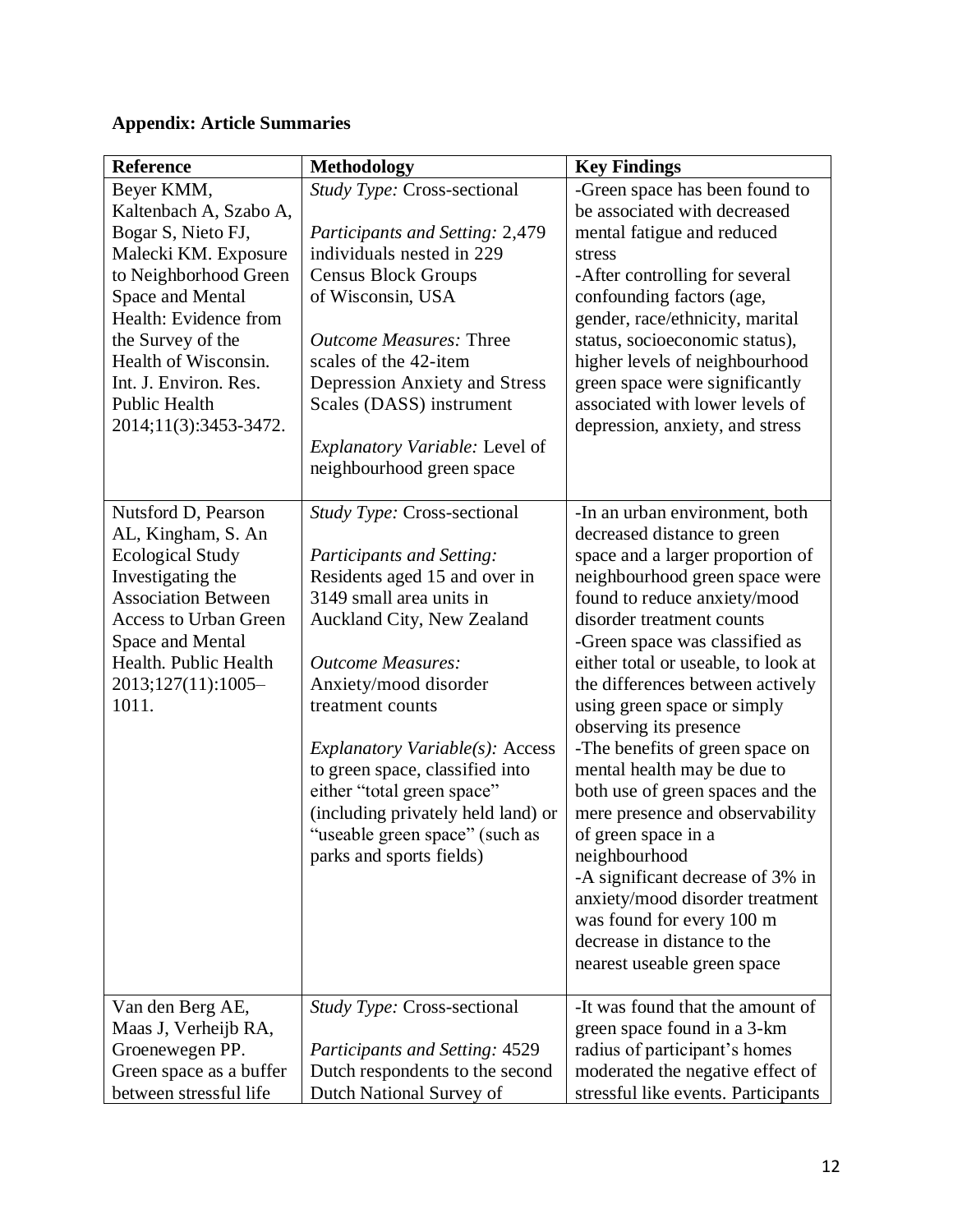| events and health.<br>Social Science &<br>Medicine 2010;<br>70(8):1203-1210.                                                                                                                                                                                                    | General Practice (DNSGP-2),<br>conducted in 2000-2002<br><i>Outcome Measures:</i> (1) the<br>number of health complaints in<br>the last $14 \text{ days}$ ; $(2)$ perceived<br>mental health (measured by the<br>$GHQ-12$ ; and $(3)$ a single item<br>measure of perceived general<br>health ranging from 'excellent'<br>to 'poor'.<br><b>Explanatory Variables:</b><br>Percentages of green space in a<br>1-km and 3-km radius around<br>the home | with a high amount of green<br>space within a 3-km radius were<br>less affected by a stressful life<br>event than those who had a low<br>amount of green space within a<br>3-km radius<br>-This same effect was observed<br>for perceived mental health.<br>-These results were not observed<br>when researchers only looked at<br>green spaces within a 1-km<br>radius of participant's homes<br>-Larger areas of green space are<br>more restorative environments<br>than smaller areas of green space<br>-Green space can provide a<br>buffer against stressful and<br>negative life events and promote<br>greater perceived physical and<br>mental health |
|---------------------------------------------------------------------------------------------------------------------------------------------------------------------------------------------------------------------------------------------------------------------------------|-----------------------------------------------------------------------------------------------------------------------------------------------------------------------------------------------------------------------------------------------------------------------------------------------------------------------------------------------------------------------------------------------------------------------------------------------------|---------------------------------------------------------------------------------------------------------------------------------------------------------------------------------------------------------------------------------------------------------------------------------------------------------------------------------------------------------------------------------------------------------------------------------------------------------------------------------------------------------------------------------------------------------------------------------------------------------------------------------------------------------------|
| Astell-Burta T, Feng X,<br>Kolt GS. Mental health<br>benefits of<br>neighbourhood green<br>space are stronger<br>among physically<br>active adults in middle-<br>to-older age: Evidence<br>from 260,061<br><b>Australians. Preventive</b><br>Medicine 2013;<br>$57(5):601-606.$ | Study Type: Cross-sectional<br>Participants and Setting:<br>260,061 Australians over<br>45 years old living in New South<br>Wales<br><b>Outcome Measures: Kessler</b><br><b>Psychological Distress Scale</b><br>(K10)<br><b>Explanatory Variables: Physical</b><br>activity (using responses from<br>the Active Australia Survey) and<br>mean percentage green space of<br>neighbourhood                                                            | -Residents of neighbourhoods<br>with the greatest amounts of<br>green space were less likely to<br>report psychological distress and<br>to live a sedentary lifestyle<br>-Level of physical activity and<br>amount of green space were<br>found to interact<br>-Among the physically active, a<br>protective association between<br>green space and mental health<br>was found<br>-For the age group studied,<br>green space was found to<br>promote physical activity, and<br>those who were physically<br>active in green spaces saw<br>mental health benefits                                                                                              |
| Thompson CW, Roe J,<br>Aspinall P, Mitchell R,<br>Clow A, Miller D.<br>More green space is<br>linked to less stress in<br>deprived communities:                                                                                                                                 | Study Type: Cohort<br><b>Participants and Setting: 25</b><br>participants (exploratory study)<br>aged 35-57 years old in Dundee,<br>Scotland, all not in work                                                                                                                                                                                                                                                                                       | -The relationships between<br>salivary cortisol levels, well-<br>being, and exposure to green<br>space near place of residence<br>were studied<br>-Salivary cortisol level and                                                                                                                                                                                                                                                                                                                                                                                                                                                                                |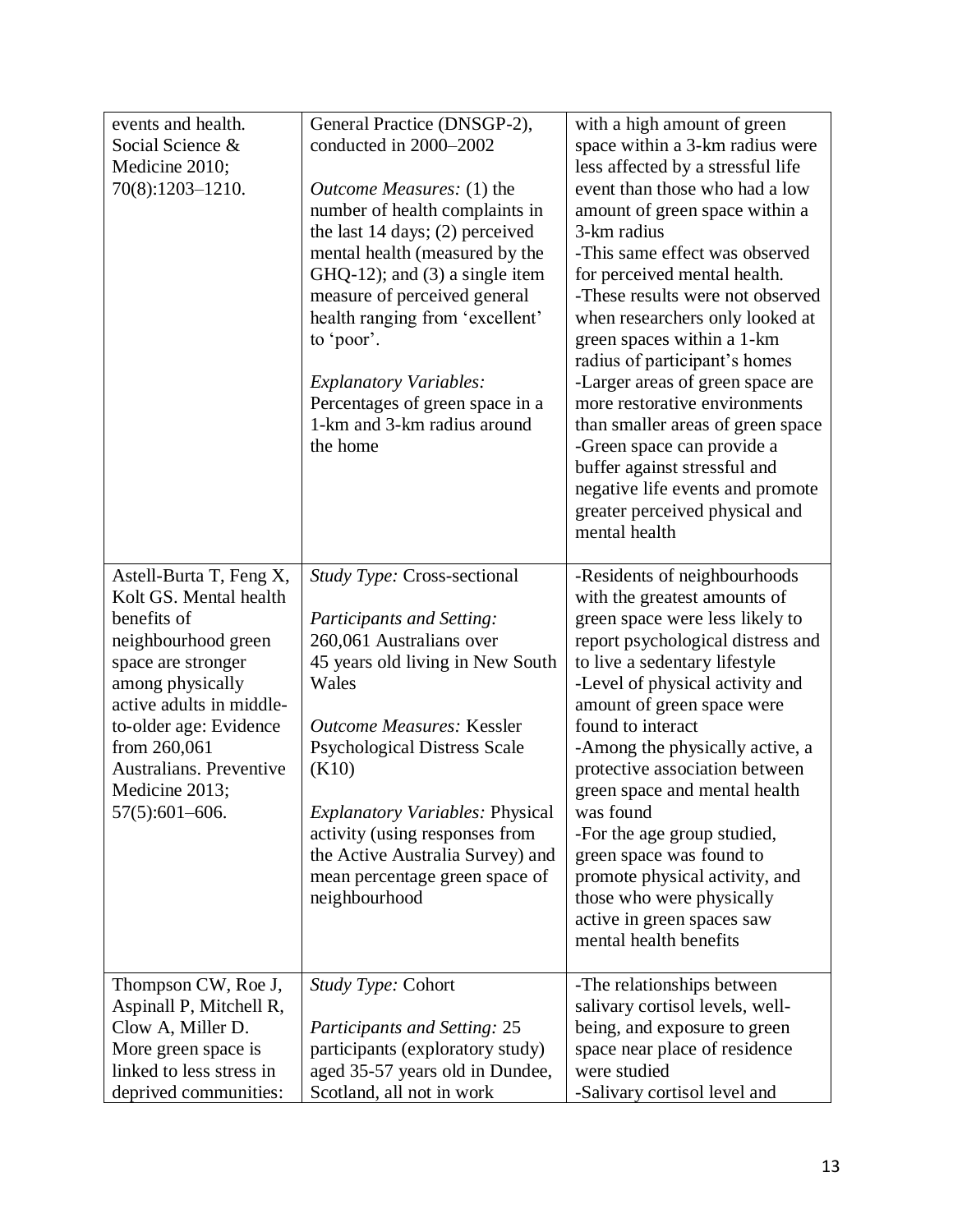| Evidence from salivary                                                                                                                                                                                                                                                                                                                                              |                                                                                                                                                                                                                                                                                                                                                                                                                                                                                                                                           | presence of green space were                                                                                                                                                                                                                                                                                                                                                                                                                                                                                                                                     |
|---------------------------------------------------------------------------------------------------------------------------------------------------------------------------------------------------------------------------------------------------------------------------------------------------------------------------------------------------------------------|-------------------------------------------------------------------------------------------------------------------------------------------------------------------------------------------------------------------------------------------------------------------------------------------------------------------------------------------------------------------------------------------------------------------------------------------------------------------------------------------------------------------------------------------|------------------------------------------------------------------------------------------------------------------------------------------------------------------------------------------------------------------------------------------------------------------------------------------------------------------------------------------------------------------------------------------------------------------------------------------------------------------------------------------------------------------------------------------------------------------|
| cortisol patterns.                                                                                                                                                                                                                                                                                                                                                  | <b>Outcome Measures: Salivary</b>                                                                                                                                                                                                                                                                                                                                                                                                                                                                                                         | found to be positively correlated                                                                                                                                                                                                                                                                                                                                                                                                                                                                                                                                |
| Landscape and Urban                                                                                                                                                                                                                                                                                                                                                 | cortisol (nmol/L) and self-                                                                                                                                                                                                                                                                                                                                                                                                                                                                                                               | -Self-reported stress and                                                                                                                                                                                                                                                                                                                                                                                                                                                                                                                                        |
| Planning 2012;                                                                                                                                                                                                                                                                                                                                                      | reported stress given by the                                                                                                                                                                                                                                                                                                                                                                                                                                                                                                              | presence of green space were                                                                                                                                                                                                                                                                                                                                                                                                                                                                                                                                     |
| 105(3):221-229.                                                                                                                                                                                                                                                                                                                                                     | <b>Perceived Stress Scale</b>                                                                                                                                                                                                                                                                                                                                                                                                                                                                                                             | found to be negatively correlated                                                                                                                                                                                                                                                                                                                                                                                                                                                                                                                                |
|                                                                                                                                                                                                                                                                                                                                                                     | <b>Explanatory Variables: Self-</b><br>reported mental wellbeing was<br>measured using a shortened<br>version of the Warwick and<br><b>Edinburgh Mental Wellbeing</b><br>Scale. Physical activity was<br>measured by asking how many<br>days in the past 4 weeks<br>participants had been physically<br>active for 30 minutes or more.<br>Socio-economic deprivation was<br>measured based on the Carstairs<br>Index. Finally, the percentage of<br>a participant's residential<br>environment that was green<br>space was also measured. | -Living environment is a<br>significant and independent<br>predictor of salivary cortisol<br>level<br>-Preliminary findings show that<br>presence of green space close to<br>home have a protective effect on<br>overall health outcomes                                                                                                                                                                                                                                                                                                                         |
|                                                                                                                                                                                                                                                                                                                                                                     |                                                                                                                                                                                                                                                                                                                                                                                                                                                                                                                                           |                                                                                                                                                                                                                                                                                                                                                                                                                                                                                                                                                                  |
| Stigsdotter UK, Ekholm<br>O, Schipperijn J,<br>Toftager M, Kamper-<br>Jørgensen F. Health<br>promoting outdoor<br>environments -<br>Associations between<br>green space, and health,<br>health-related quality of<br>life and stress based on<br>a Danish national<br>representative survey.<br>Scandinavian Journal of<br>Public Health 2010; 38:<br>$411 - 417$ . | Study Type: Cross-sectional<br>Participants and Setting: 11,238<br>Danish adults<br><b>Outcome Measures: Self-</b><br>reported answers to two<br>questionnaires: the SF-36, which<br>measures eight dimensions of<br>health and the Perceived Stress<br>Scale, which measures self-<br>reported stress<br><b>Explanatory Variable: Distance</b><br>to green space                                                                                                                                                                         | -Aimed to investigate the<br>relationships between green<br>space, health, and stress<br>-Participants living further than<br>1 km away from green space<br>self-reported worse health<br>outcomes<br>- Respondents living more than<br>1 km away from a green space<br>have 1.42 higher odds of<br>experiencing stress than do<br>respondents living less than 300<br>m from a green space<br>-The study concludes that green<br>spaces play an important role in<br>developing environments which<br>promote health and are also<br>helpful in managing stress |
| Richardson EA, Pearce<br>J, Mitchell R, Kingham                                                                                                                                                                                                                                                                                                                     | Study Type: Cross-sectional                                                                                                                                                                                                                                                                                                                                                                                                                                                                                                               | -The neighbourhoods with the<br>highest amount of green space                                                                                                                                                                                                                                                                                                                                                                                                                                                                                                    |
| S. Role of physical<br>activity in the                                                                                                                                                                                                                                                                                                                              | Participants and Setting: 8157<br>respondents to the New Zealand                                                                                                                                                                                                                                                                                                                                                                                                                                                                          | were also the neighbourhoods<br>where participants had the                                                                                                                                                                                                                                                                                                                                                                                                                                                                                                       |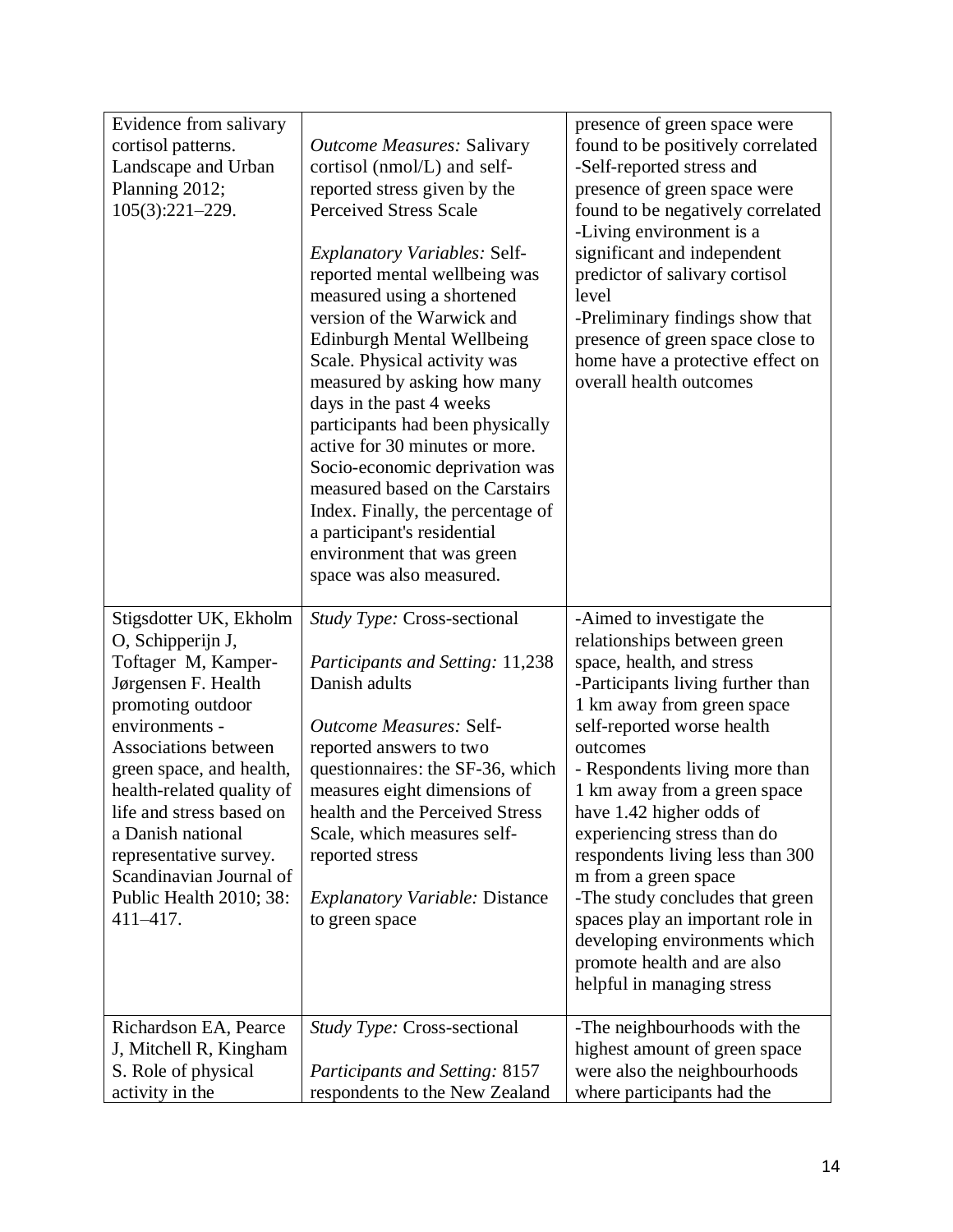| relationship between<br>urban green space and<br>health. Public Health<br>2013; 127(4):318-324.                                                                                                                                 | Health Survey 2006/07<br><i><b>Outcome Measures: physical</b></i><br>activity: cardiovascular disease;<br>overweight; poor general health;<br>and poor mental health<br>Explanatory Variable(s):<br>Neighbourhood-level green<br>space availability                                                                                                                                                                                                                                                   | lowest risk of experiencing poor<br>mental health. This finding held<br>true regardless of any individual<br>risk factors<br>-In all neighbourhoods with at<br>least 15% green space,<br>cardiovascular disease risk<br>decreased<br>-Levels of physical activity were<br>also found to be higher in<br>neighbourhoods with higher<br>percentages of green space                                                                                                                                                                                                                                                                                                   |
|---------------------------------------------------------------------------------------------------------------------------------------------------------------------------------------------------------------------------------|-------------------------------------------------------------------------------------------------------------------------------------------------------------------------------------------------------------------------------------------------------------------------------------------------------------------------------------------------------------------------------------------------------------------------------------------------------------------------------------------------------|--------------------------------------------------------------------------------------------------------------------------------------------------------------------------------------------------------------------------------------------------------------------------------------------------------------------------------------------------------------------------------------------------------------------------------------------------------------------------------------------------------------------------------------------------------------------------------------------------------------------------------------------------------------------|
| Alcock I, White MP,<br>Wheeler BW, Fleming<br>LE, Depledge MH.<br>Longitudinal Effects on<br>Mental Health of<br>Moving to Greener and<br>Less Green Urban<br>Areas. Environmental<br>Science & Technology<br>2014;48:1247-1255 | Study Type: Cohort<br>Participants and Setting: 1064<br>participants were identified from<br>individuals who completed the<br><b>British Household Panel Survey</b><br>with mental health data (General<br>Health Questionnaire scores) for<br>five consecutive years, and who<br>relocated to a different<br>residential area between the<br>second and third years<br><b>Outcome Measures: Mental</b><br>health<br>Explanatory Variable $(s)$ : Post-<br>move neighbourhood level of<br>green space | -Participants who moved to<br>greener neighbourhoods showed<br>increased mental health scores<br>for the following three years<br>-Participants who moved to less<br>green neighbourhoods showed<br>decreased mental health score in<br>the year following their move.<br>However, after the initial year,<br>their mental health scores<br>returned to their baseline pre-<br>move levels<br>-Moving to greener<br>neighbourhoods was found to be<br>statistically significantly<br>associated with improved mental<br>health that is sustainable<br>-Policies to increase urban green<br>space may result in significant<br>public mental health<br>improvements |
| Richardson EA,<br>Mitchell R. Gender<br>differences in<br>relationships between<br>urban green space and<br>health in the United<br>Kingdom. Social<br>Science & Medicine<br>2010; 71(3):568-575.                               | Study Type: Cross-sectional<br>Participants and Setting: 6432<br>urban wards, with a total<br>population of 28.6 million adults<br>aged 16–64 years in 2001<br><b>Outcome Measures:</b><br>Cardiovascular disease<br>mortality, respiratory disease<br>mortality, self-reported limiting                                                                                                                                                                                                              | -Researchers looked if any<br>gender differences existed in the<br>relationship between health and<br>urban green space<br>-Cardiovascular disease and<br>respiratory disease rates were<br>found to decrease significantly<br>with increasing green space in<br>males<br>-No such association was<br>observed in females                                                                                                                                                                                                                                                                                                                                          |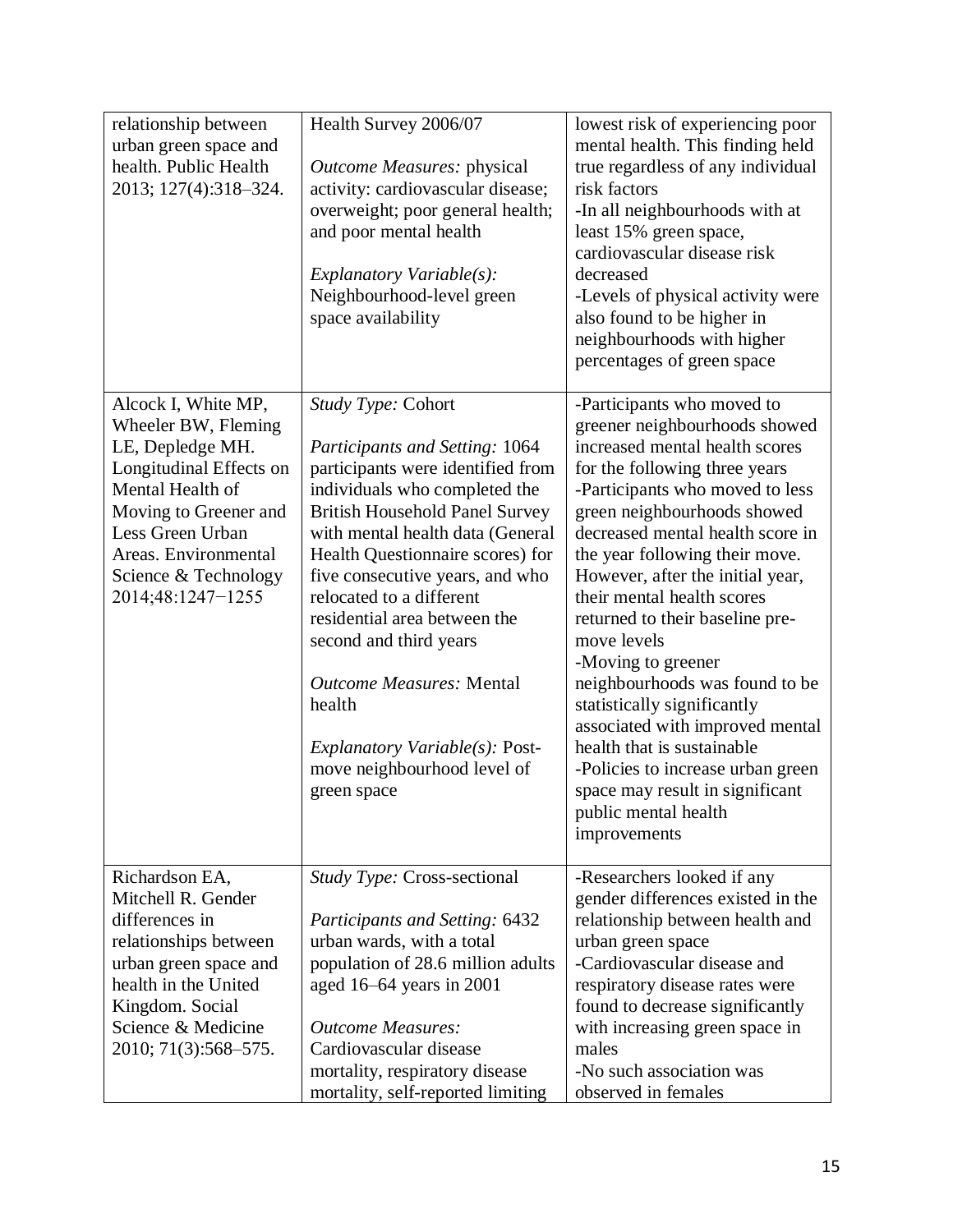|                                                                                                                                                                                                                                                               | long-term illness, and lung                                                                                                                                                                                                                                                                                                                                                                                                                     | -Authors conclude that it is                                                                                                                                                                                                                                                                                                                                                                                                                                                                                                                                                                                                                                                                                                                                                       |
|---------------------------------------------------------------------------------------------------------------------------------------------------------------------------------------------------------------------------------------------------------------|-------------------------------------------------------------------------------------------------------------------------------------------------------------------------------------------------------------------------------------------------------------------------------------------------------------------------------------------------------------------------------------------------------------------------------------------------|------------------------------------------------------------------------------------------------------------------------------------------------------------------------------------------------------------------------------------------------------------------------------------------------------------------------------------------------------------------------------------------------------------------------------------------------------------------------------------------------------------------------------------------------------------------------------------------------------------------------------------------------------------------------------------------------------------------------------------------------------------------------------------|
|                                                                                                                                                                                                                                                               | cancer mortality                                                                                                                                                                                                                                                                                                                                                                                                                                | important to not assume that all                                                                                                                                                                                                                                                                                                                                                                                                                                                                                                                                                                                                                                                                                                                                                   |
|                                                                                                                                                                                                                                                               |                                                                                                                                                                                                                                                                                                                                                                                                                                                 | subgroups in a population                                                                                                                                                                                                                                                                                                                                                                                                                                                                                                                                                                                                                                                                                                                                                          |
|                                                                                                                                                                                                                                                               | <i>Explanatory Variable: Urban</i>                                                                                                                                                                                                                                                                                                                                                                                                              | benefit equally from an                                                                                                                                                                                                                                                                                                                                                                                                                                                                                                                                                                                                                                                                                                                                                            |
|                                                                                                                                                                                                                                                               | green space                                                                                                                                                                                                                                                                                                                                                                                                                                     | intervention or exposure                                                                                                                                                                                                                                                                                                                                                                                                                                                                                                                                                                                                                                                                                                                                                           |
|                                                                                                                                                                                                                                                               |                                                                                                                                                                                                                                                                                                                                                                                                                                                 |                                                                                                                                                                                                                                                                                                                                                                                                                                                                                                                                                                                                                                                                                                                                                                                    |
| Mitchell R. Is physical<br>activity in natural<br>environments better for<br>mental health than<br>physical activity in<br>other environments?<br>Social Science &<br>Medicine 2013;<br>91:130-134.                                                           | Study Type: Cross-sectional<br>Participants and Setting: 1860<br>participants, with data from the<br>Scottish Health Survey 2008<br><i>Outcome Measures:</i> risk of poor<br>mental health (measured by the<br>General Health Questionnaire)<br>and level of wellbeing<br>(measured by the Warwick<br>Edinburgh Mental health and<br><b>Wellbeing Score)</b><br>Explanatory Variable: Use of a<br>specific environment for<br>physical activity | -Previous research suggests<br>there may be a synergistic effect<br>between physical activity and<br>performing this activity in a<br>natural environment, leading to a<br>greater increase in mental health<br>when physical activity is<br>performed in green space<br>compared with physical activity<br>performed in other environments<br>-Concludes that physical activity<br>in natural environments is more<br>beneficial to mental health than<br>physical activity performed in<br>other environments<br>-Each additional use of a natural<br>environment per week was<br>found to be significantly<br>associated with about a 6%<br>lower risk of poor mental health<br>-The odds of poor mental health<br>among those who used natural<br>environments as a setting to |
|                                                                                                                                                                                                                                                               |                                                                                                                                                                                                                                                                                                                                                                                                                                                 | perform physical activity on a<br>regular basis were 0.557 lower<br>than those who did not use<br>natural environments to perform<br>physical activity                                                                                                                                                                                                                                                                                                                                                                                                                                                                                                                                                                                                                             |
| Francis J, Wood LJ,<br>Knuiman M, Giles-<br>Corti B. Quality or<br>quantity? Exploring the<br>relationship between<br>Public Open Space<br>attributes and mental<br>health in Perth, Western<br>Australia. Social<br>Science & Medicine<br>2012; 74(10):1570- | <i>Study Type: Cross-sectional</i><br><b>Participants and Setting: 911</b><br>participants in Perth, Australia<br>living in new housing<br>developments<br><b>Outcome Measures: Mental</b><br>health as measured by the<br>Kessler 6 instrument                                                                                                                                                                                                 | -Looked at the effects of both<br>quality and quantity of Public<br>Open Space (POS) on mental<br>health<br>-Participants living in<br>neighbourhoods with high<br>quality POS were more likely to<br>report good mental health and<br>less likely to experience<br>psychological distress, whether<br>they actually used the POS or                                                                                                                                                                                                                                                                                                                                                                                                                                               |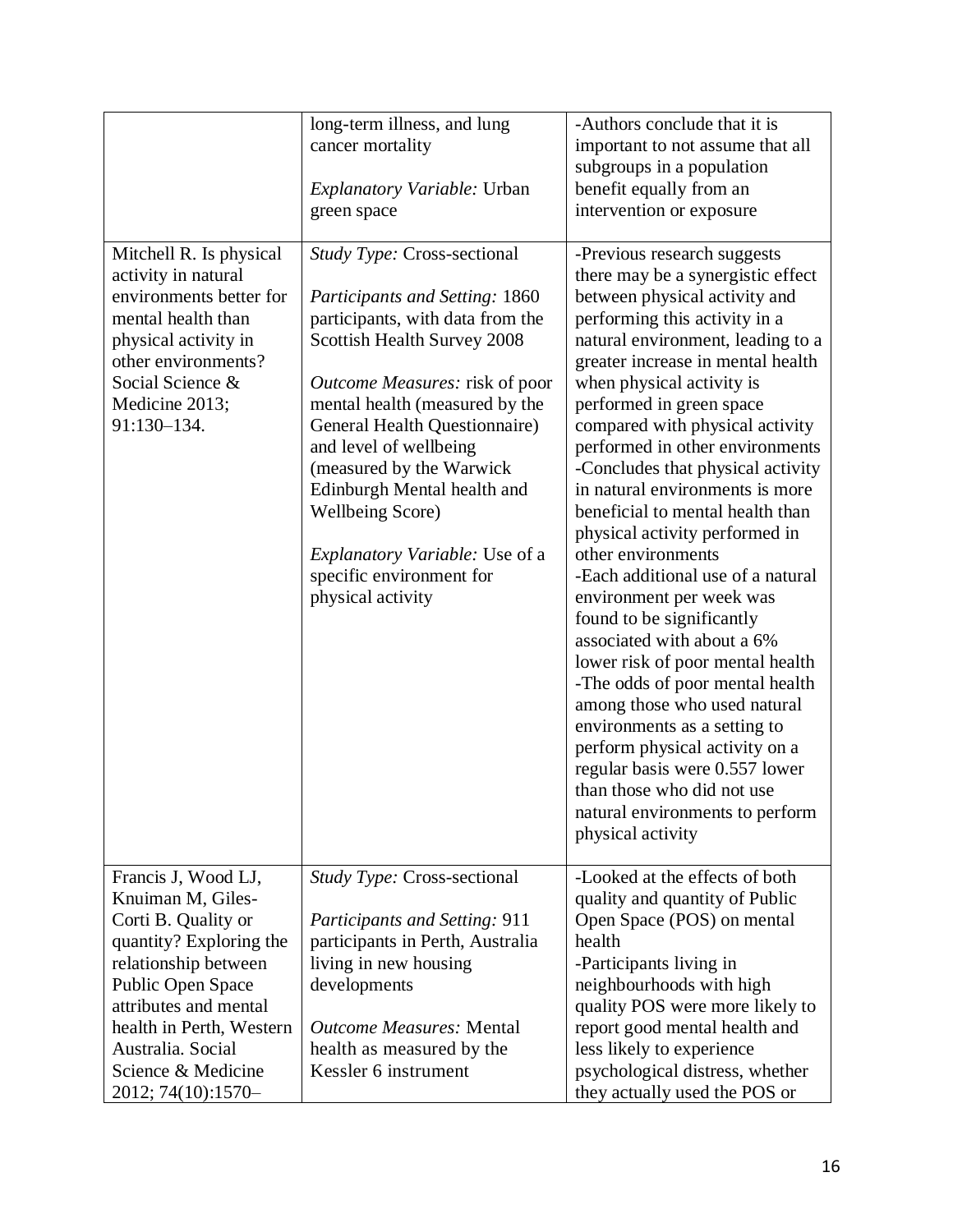| 1577.                                                                                                                                                                                                                                                                                                                        | Explanatory Variable(s):<br>Quality and quantity of Public<br>Open Space                                                                                                                                                                                                                                   | not<br>-This same effect was not<br>observed for quantity of POS in<br>the neighbourhood<br>-Those living in neighbourhoods<br>with medium or high quality<br>POS have 2 times the odds of<br>better mental health than those<br>living in neighbourhoods with<br>low quality POS                                                                                                                                                                                                                                                                                                                                                                |
|------------------------------------------------------------------------------------------------------------------------------------------------------------------------------------------------------------------------------------------------------------------------------------------------------------------------------|------------------------------------------------------------------------------------------------------------------------------------------------------------------------------------------------------------------------------------------------------------------------------------------------------------|--------------------------------------------------------------------------------------------------------------------------------------------------------------------------------------------------------------------------------------------------------------------------------------------------------------------------------------------------------------------------------------------------------------------------------------------------------------------------------------------------------------------------------------------------------------------------------------------------------------------------------------------------|
| Grahn P, Stigsdotter<br>UK. The relation<br>between perceived<br>sensory dimensions of<br>urban green space and<br>stress restoration.<br>Landscape and Urban<br>Planning 2010; 94(3-<br>$4):264 - 275.$                                                                                                                     | Study Type: Cross-sectional<br><b>Participants and Setting: 733</b><br>adults participants from 9<br>Swedish cities<br><b>Outcome Measures: Self-</b><br>reported health status<br>(including mental health)<br>Explanatory Variable $(s)$ :<br>Preferences for certain qualities<br>in urban green spaces | -Concludes that urban green<br>spaces are an important<br>contributor to overall population<br>mental health<br>-Green spaces have certain<br>qualities, and some may be more<br>important in restoring people<br>from stress<br>-Qualities of urban green spaces<br>need to be calculated to meet<br>their user's needs. Individuals<br>with high levels of stress are<br>most sensitive to their<br>surroundings<br>-The qualities of "Refuge" and<br>"Nature" are the most highly<br>sought after in urban green<br>spaces by individuals<br>experiencing high levels of<br>stress and is seen as providing a<br>more restorative environment |
| Irvine KN, Warber SL,<br>Devine-Wright P,<br>Gaston KJ.<br><b>Understanding Urban</b><br>Green Space as a<br><b>Health Resource: A</b><br><b>Qualitative Comparison</b><br>of Visit Motivation and<br>Derived Effects among<br>Park Users in Sheffield,<br>UK. Int. J. Environ.<br>Res. Public Health<br>2013;10(1):417-442. | Study Type: Cross-sectional<br><b>Participants and Setting: 312</b><br>park user's in 13 public green<br>spaces in Sheffield, UK<br><b>Outcome Measures: Derived</b><br>effects from the use of urban<br>green space<br>Explanatory Variable(s):<br>Reasons for visiting urban green<br>space              | -Qualitative survey of urban<br>public green space users<br>-Public green space user's<br>motivations most often included<br>walking, green space qualities,<br>and children<br>-Most commonly reported<br>effects from utilizing public<br>green space included relaxation,<br>positive emotions, and spiritual<br>well-being<br>-Results show that participating<br>in physical activity is only one                                                                                                                                                                                                                                           |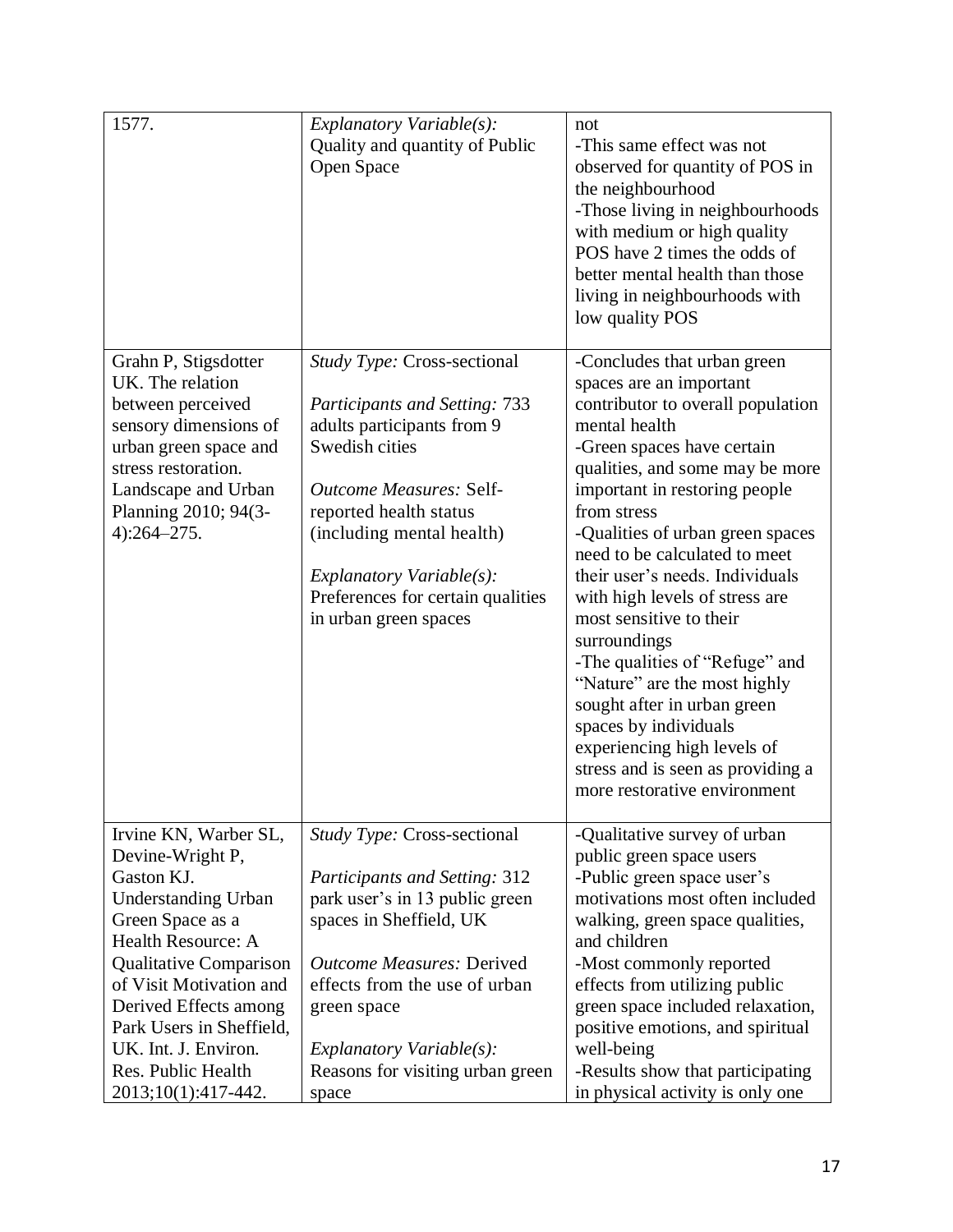|                                                                                                                                                                                                                                                                    |                                                                                                                                                                                                                                                                                                                                                                                                                                                                                                                              | motivator for individuals visiting<br>urban green spaces. There are<br>many other motivating factors<br>and benefits (such as relaxation,<br>positive emotions, tranquility,<br>revitalization, satisfaction) users<br>report deriving from public<br>green space                                                                                                                                                                                                                                                                                                                                                                                                                                                                                                                                                                                                                                   |
|--------------------------------------------------------------------------------------------------------------------------------------------------------------------------------------------------------------------------------------------------------------------|------------------------------------------------------------------------------------------------------------------------------------------------------------------------------------------------------------------------------------------------------------------------------------------------------------------------------------------------------------------------------------------------------------------------------------------------------------------------------------------------------------------------------|-----------------------------------------------------------------------------------------------------------------------------------------------------------------------------------------------------------------------------------------------------------------------------------------------------------------------------------------------------------------------------------------------------------------------------------------------------------------------------------------------------------------------------------------------------------------------------------------------------------------------------------------------------------------------------------------------------------------------------------------------------------------------------------------------------------------------------------------------------------------------------------------------------|
| Annerstedt M,<br>Östergren PO, Björk J,<br>Grahn P, Skärbäck E,<br>Währborg P. Green<br>qualities in the<br>neighbourhood and<br>mental health – results<br>from a longitudinal<br>cohort study in<br>Southern Sweden.<br><b>BMC Public Health</b><br>2012;12:337. | <i>Study Type:</i> Cohort<br>Participants and Setting: Data<br>for 24945 individuals was from<br>population health surveys<br>conducted in the years<br>1999/2000 and 2005 in Southern<br>Sweden<br><b>Outcome Measures: Mental</b><br>health as self-reported in the<br><b>General Health Questionnaire</b><br><b>Explanatory Variables: Defined</b><br>green space qualities (Serene,<br>Space, Wild, Culture, Lush) in<br>the environment, person factors<br>(financial stress, living)<br>conditions, physical activity) | -Lack of information about what<br>kind of nature provides the<br>greatest benefits to population<br>health<br>-Serene and/or Spacious nature<br>qualities combined with physical<br>activity resulted in improved<br>mental health<br>-Serene spaces are those in<br>which users can experience<br>peace, silence, and care. The<br>sounds of nature are present, and<br>there is a lack of pollution and<br>disturbing people<br>-Spacious spaces feel like<br>"entering another world" and<br>offer rest, such as a forest or<br>beaches<br>-While no direct connections<br>were found between mental<br>health and green space qualities,<br>the authors state that this does<br>not mean one does not exist, and<br>that rather lack of significant<br>findings may have been due to<br>low landscape diversity in the<br>area studied and lack of a<br>validated landscape assessment<br>tool |
| Roe JJ, Thompson CW,<br>Aspinall PA, Brewer<br>MJ, Duff EI, Miller D,<br>Mitchell R, Clow A.<br>Green Space and Stress:<br><b>Evidence from Cortisol</b>                                                                                                           | <i>Study Type: Cross-sectional</i><br><b>Participants and Setting: 106</b><br>participants not in work aged 35-<br>55 years in urban centres in<br>Scotland                                                                                                                                                                                                                                                                                                                                                                  | -Investigated the mechanism by<br>which contact with green space<br>is associated with mental health<br>benefits<br>-A significant and negative<br>association was found between                                                                                                                                                                                                                                                                                                                                                                                                                                                                                                                                                                                                                                                                                                                    |
| Measures in Deprived                                                                                                                                                                                                                                               |                                                                                                                                                                                                                                                                                                                                                                                                                                                                                                                              | higher green space levels and                                                                                                                                                                                                                                                                                                                                                                                                                                                                                                                                                                                                                                                                                                                                                                                                                                                                       |